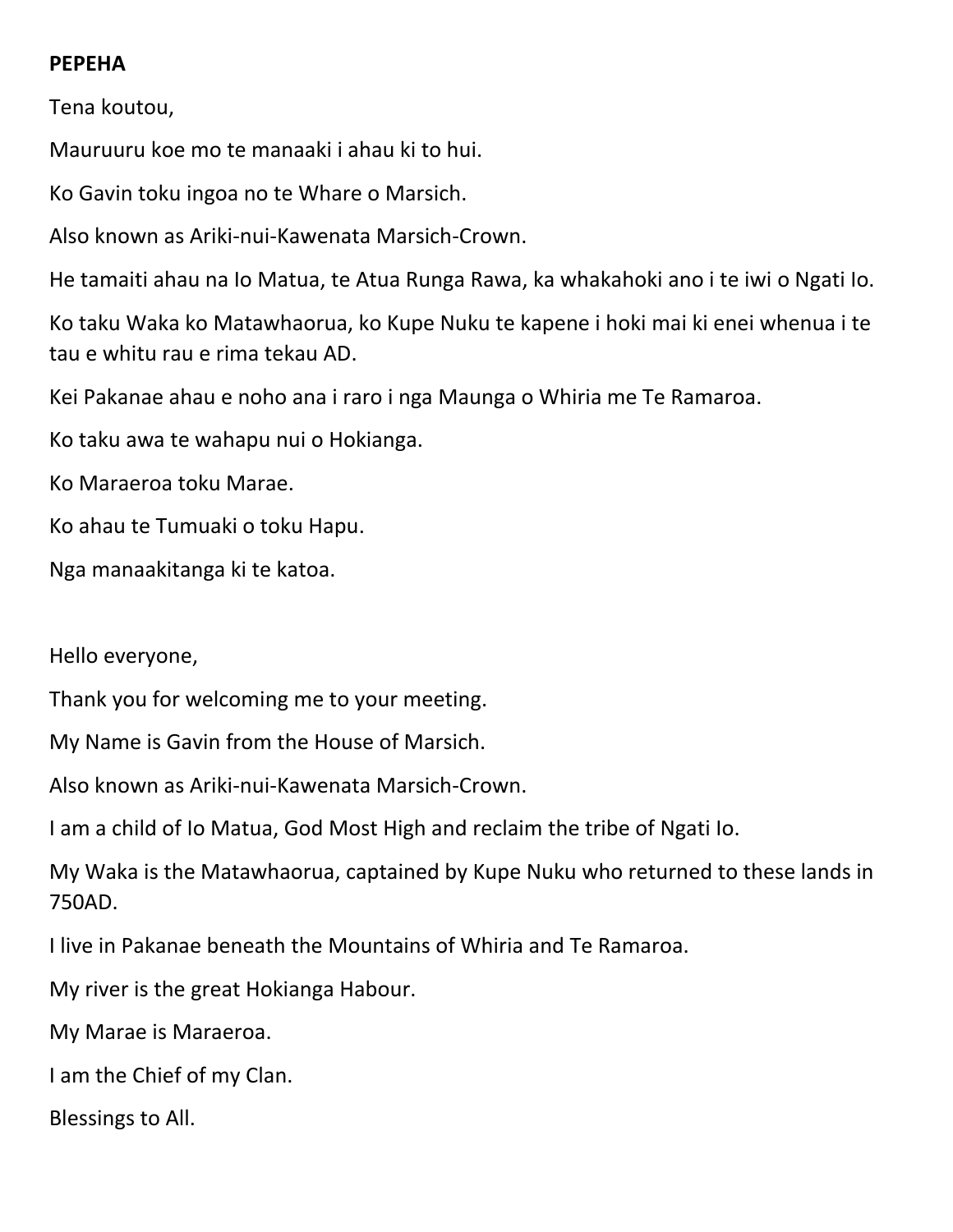### **AROHA ALLIANCE – FOR ALL HUE-MANITY**

- **1. [KINGDOM HOUSE OF IO](https://return-to-eden.weebly.com/)** TE WHARE MATAMUATANGA O IO
- **2. [THE WORLD OF LOVE GOVERNANCE](https://aotearoha-kawanatanga.weebly.com/)** AOTEAROHA KAWANATANGA
- **3. [AROHA by Alpha and Omega Agape Love](https://alpha-omega-agape-love.weebly.com/)**
- 4. **[MY WHANAU KIN-DOM](https://marsich-crown-kingdom.weebly.com/)** MARSICH CROWN KINGDOM
- **5. [MY PERSONAL PROFILE](https://gavinmarsich.weebly.com/)** THE NEW COVENANT
- **6. [GAIN2UMATRIX](https://www.gain2umatrix.com/) –** [GOOGLE PLAY STORE](https://play.google.com/store/apps/details?id=com.gain2umatrix) **–** [INTRO VIDEO](https://www.youtube.com/watch?v=VRMC-iKH_2M) [VIDEO](https://www.youtube.com/watch?v=ZeKqN8Nr_HQ&t=13s&ab_channel=GAIN2UNETWORK) 1 [VIDEO 2](https://www.youtube.com/watch?v=0HH6d4Ebc_g&t=9s&ab_channel=GAIN2UNETWORK)
- **7. [SMART EXCHANGE INFORMATION PAGE](https://smartexchange2020.weebly.com/)** and **[GAIN2UNETWORK](https://gain2unetwork.com/) –** Platform 2
- **8. [CENTRAL FINANCE & INVESTMENTS FOUNDATION](https://cfiltd.weebly.com/) –** SOVEREIGN INTEGRAAL DEPOSITORY
- **9. [MANPOWER OUTSOURCING](https://manpower-outsourcing.weebly.com/)** MANPOWER RECRUITMENT & JOB PLACEMENT
- **10. [COFFEE OUTBREAK NETWORK GROUP](http://nzcong.weebly.com/)** ZOOM BUSINESS REFERRAL MEETINGS
- **11. [FOUNDATION ALLIANCES](https://aotearoha-kawanatanga.weebly.com/uploads/1/3/2/7/132755040/foundation_alliances.pdf)**
- **12. [THE FUTURE OF MONEY](https://www.youtube.com/watch?v=ojMctyqwZG0&t=336s)**

## **GLOBAL ADVERTISING INTERNET NETWORK FOUNDATION**

I recommend to watch the teaser video HERE:

### **<https://www.youtube.com/watch?v=hKPb6ZA3MBE>**

### **AFFORDABLE START**

A One-off €10 Euro Dollar plus a payment gateway fee smartphone mobile app pledge per account.

An affiliate referral marketing infrastructure to build a credit-line and a buyer's network. A user friendly platform. He who creates, owns.

There are 6 Plans each with a 10 member wide x 6 levels deep reward system.

Everyone is required to sponsor 10 New Subscribers within the first month of joining and add 1 New Subscriber each month thereafter to qualify.

Each plan has a pledge that increases 10 fold, (10, 100, 1,000, and so on)

Each plan has a reward that increases 1,000 fold, (10,000, 100,000, 1,000,000, and so on)

The website (currently under construction) is an advertising platform with an internal e-wallet account and back-office to exchange you're credits.

To use your credits you will need to upgrade with a €250 Euro Dollars one-time initial setup pledge and €20 Euro Dollars a month thereafter.

By listing Real Estate, Businesses and Business Directory Services you can share ½ the listing fee and contracted real estate agents can earn ½ the marketing success fee.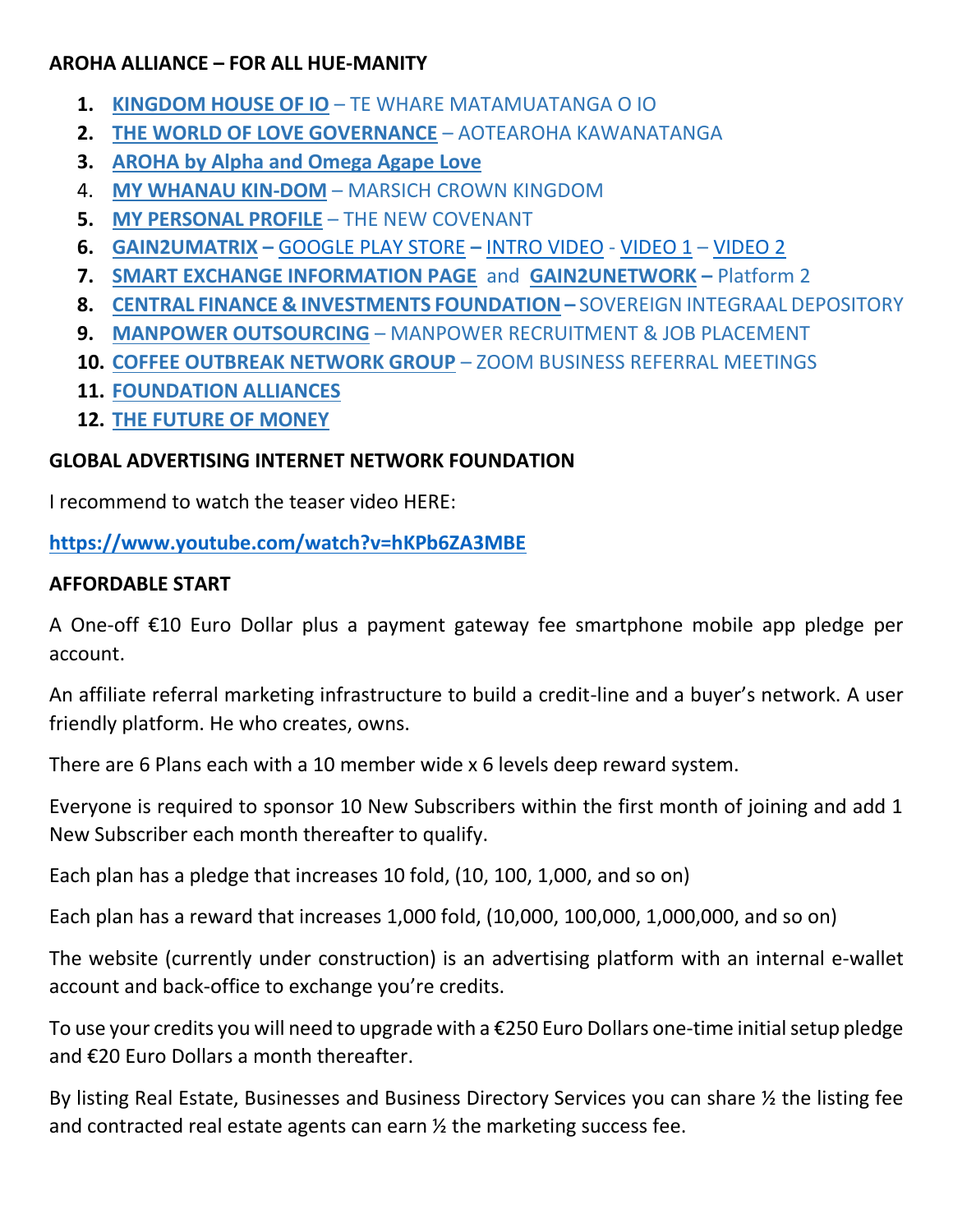#### **CREDIT-EURO VALUE – CREDIT EXCHANGE VALUE – ARC OF THE COVENANT**

Fiat currency (Sea of Commerce) verses Credit current-see (energy exchange), Natural COOPeration Sovereign Credit (Natural Law, Universal Lore).

Fiat currency (money) in and credit out to zero-balance the debt ledger as we have a fiduciary responsibility to repay the debt.

Debt is a Sin that leads to Death. So the Debt / Sin / Death ledger that has been recorded on a Tombstone in ALL CAPS NAME when people die, can now be repaid.

In simple terms, buying back time and our freedom.

Credits are supported by;

- 1. The consent and Gold **AU**thority of the people and their (m**AU**ri) spirit of energy exchange.
- 2. The true intrinsic value of the products and services the people exchange.
- 3. The legal tender collected from sponsorship, 1,000 fold to payback the debt.

# **GLOBAL RESET – 7 YEAR PROPOSAL**

**PLATFORM 1**

**GAIN2UMATRIX.COM – more in-depth information**

**[https://www.youtube.com/watch?v=0HH6d4Ebc\\_g&t=12s](https://www.youtube.com/watch?v=0HH6d4Ebc_g&t=12s)**

# **OUR PAY-IT-FORWARD SOLUTION [ILLUSTRATIVE ONLY]**

| Plan              | <b>Pledge</b>          | <b>Incentive Reward</b>               |
|-------------------|------------------------|---------------------------------------|
| Plan 1            | €10 Euro Dollars       | to receive €10,000 Credit-Euro        |
| Plan <sub>2</sub> | €100 Credit-Euro       | to receive €100,000 Credit-Euro       |
| Plan <sub>3</sub> | €1,000 Credit-Euro     | to receive €1,000,000 Credit-Euro     |
| Plan 4            | €10,000 Credit-Euro    | to receive €10,000,000 Credit-Euro    |
| Plan <sub>5</sub> | €100,000 Credit-Euro   | to receive €100,000,000 Credit-Euro   |
| Plan <sub>6</sub> | €1,000,000 Credit-Euro | to receive €1,000,000,000 Credit-Euro |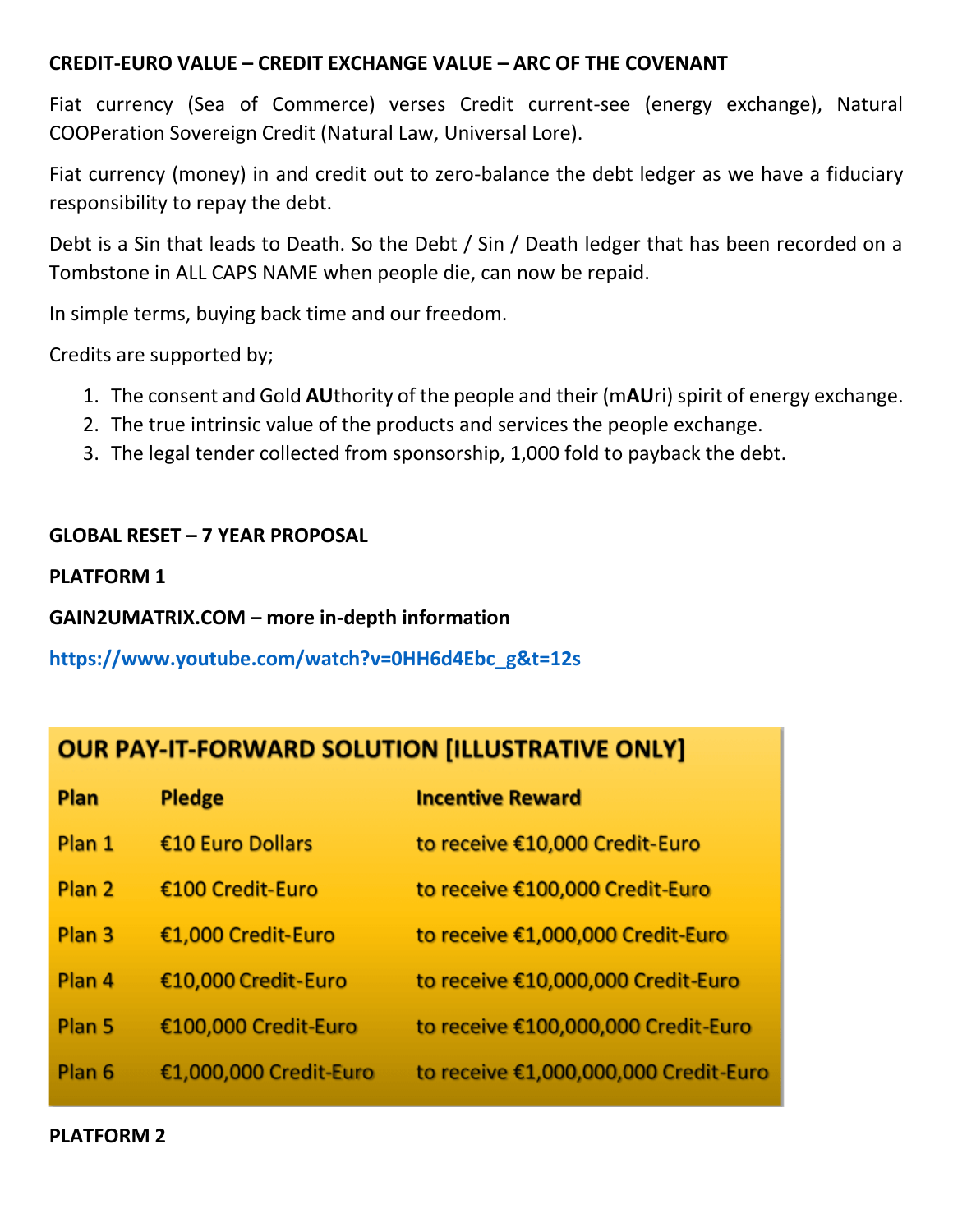### **GODZONE CREDIT EXCHANGE – CREDIT BOOSTER**

#### **GAIN2UNETWORK.COM**

**Short version: <https://www.youtube.com/watch?v=OWB1GswMEKw>**

**Long version:<https://www.youtube.com/watch?v=9gwinT7jxuc>**

# **OUR PAY-IT-FORWARD SOLUTION [ILLUSTRATIVE ONLY]**

| Plan          | <b>Weekly Subscription</b> | 50/50 Weekly Reward            |
|---------------|----------------------------|--------------------------------|
| Free          | €0 Credit-Euro             | to receive €0 Credit-Euro      |
| <b>Bronze</b> | €100 Credit-Euro           | to receive €50 Credit-Euro     |
| <b>Silver</b> | €1,000 Credit-Euro         | to receive €500Credit-Euro     |
| Gold          | €10,000 Credit-Euro        | to receive €5,000 Credit-Euro  |
| Platinum      | €100,000 Credit-Euro       | to receive €50,000 Credit-Euro |

Our intention is to provide every subscriber the opportunity to establish a credit-line to transact with other members to exchange their own products and services or to buy, swap, barter, trade and exchange within our own global cooperative business alliance. HERE are some benefits;

- 1. Zero-balances the debt ledger to provide Sovereign Credit, backed by the true intrinsic value of people and their products and services exchanged.
- 2. Creates an internal infrastructure credit-line to start creating unique and innovative concepts and designs to exchange on the advertising platform.
- 3. Business Directory Services for global exposure and trade alliances.
- 4. Ends poverty and oppression forever.
- 5. Brings people together in common unity.
- 6. Is the Arc of the Covenant global peace treaty.
- 7. Everyone has equal opportunity to receive commissions and incentive rewards in an affiliate referral marketing program of the future.